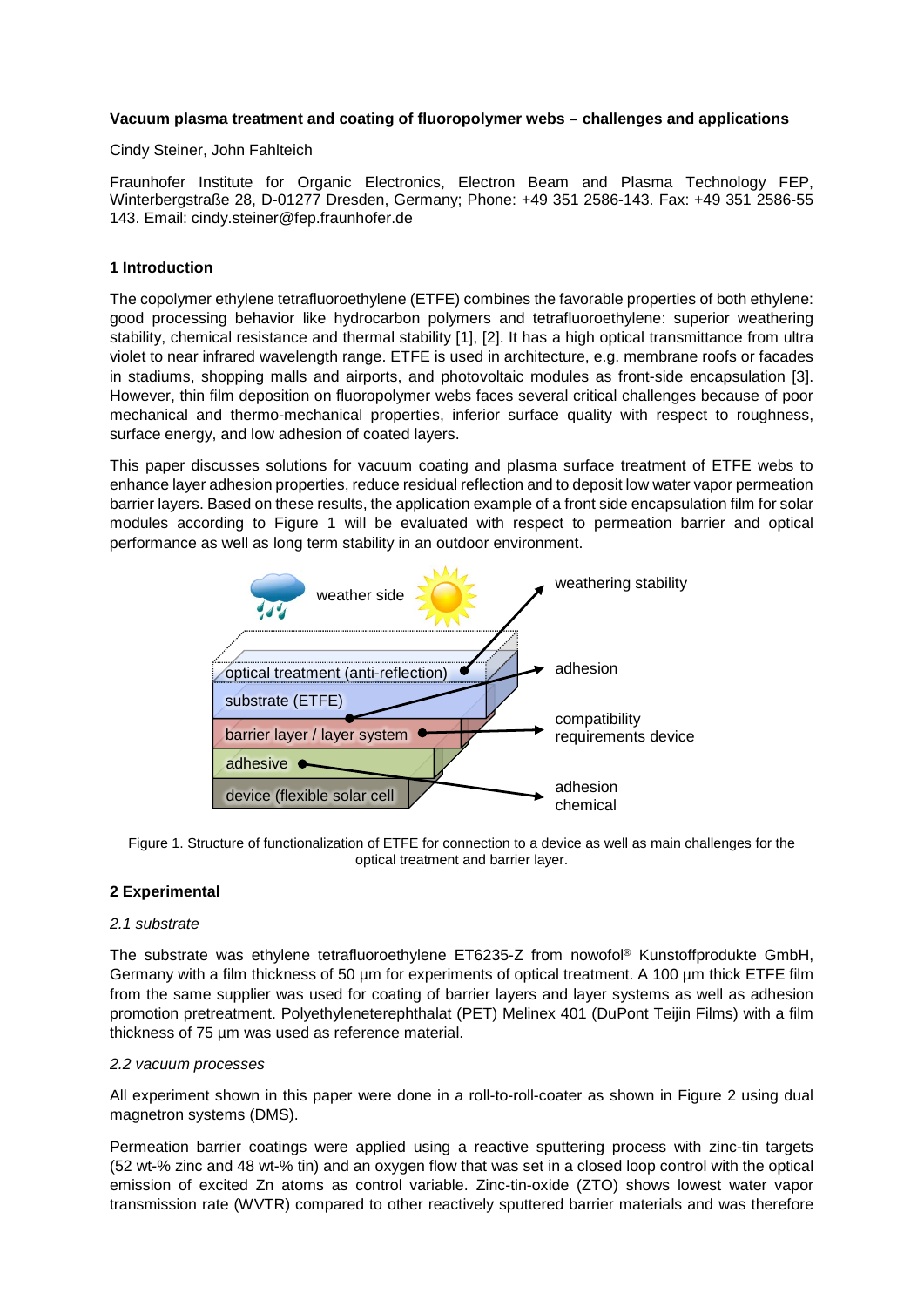used for the experiments [4]. The backside of the polymer was cooled to 20°C by contact the watercooled process drum. Web speed was adjusted between 0.2 m/min and 1.2 m/min and the web tension was kept at 100 N for a web width of 400 mm.

Additionally, barrier layer systems were prepared using a combination of inorganic zinc-tin-oxide layers and organic-inorganic hybrid-polymer (ORMOCER®). ORMOCER®-layers deposition was performed at Fraunhofer IVV, Freising, Germany in an atmospheric roll-to-roll-coater using reverse gravure coating and thermal drying at 120°C as described in [5]. More details on the ORMOCER® material itself are given in [6].



Figure 2. *coFlex® 600* roll-to-roll coater with dual magnetron systems.

<span id="page-1-0"></span>Surface nanostructuring was done using a reactive plasma etching process with a dual magnetron as plasma source equipped with aluminum targets. The reactive gas was pure oxygen. The process itself based on the generation of negative oxygen ions which were accelerated to the substrate resulting in a partial etching of the ETFE surface as described in [7]. The web speed was varied in a range between 0.1 m/min and 2 m/min. The process pressure was 0.3 Pa.

# *2.3 Characterization*

Water vapor transmission rate was measured with the coulometric permeameter WDDG (BRUGGER Feinmechanik GmbH, Germany). The sample size was 78 cm² measuring the average (effective) WVTR including all pinhole defects in the sample. The lower measurement limit of the sensor is 1∙10-3 g/m²d with an uncertainty of  $\pm 2\%$ . The measurement conditions was 38°C at 90% relative humidity (r.h.) for all samples.

Optical transmission and reflection were measured with a spectral photometer (Lambda 900; PerkinElmer) in a wavelength range from 250 nm to 2500 nm and with an integrating sphere. The transmittance value  $T<sub>CIGS</sub>$  was determined by weighting the measured transmission spectra with the emission spectra of the sun at AM1.5g and the spectral sensitivity of a copper-indium-selenide (CIGS) solar cell [8]. CIGS thin film solar cells have been chosen with respect to their application relevance and high efficiency for large scale energy conversion.

Adhesion measurements were performed according to IPC-TM-650 standard using a 90° peel test. The adhesive tape was TESA 7475.

The surface of cast film and nanostructured ETFE was analyzed by scanning electron microscopy (SEM) (SU8000; Hitachi) with an acceleration voltage of 2 kV measuring the secondary electron (SE) image. The low acceleration voltage allowed scanning the surface without prior deposition of a conductive gold layer.

Weathering stability of the cast film and nanostructured ETFE was examined on top of the roof of the technical building of the Fraunhofer FEP in Dresden, Germany. The samples were adjusted southwards with nearly 45° tilt. The transmission and reflection spectra were measured monthly without any cleaning process.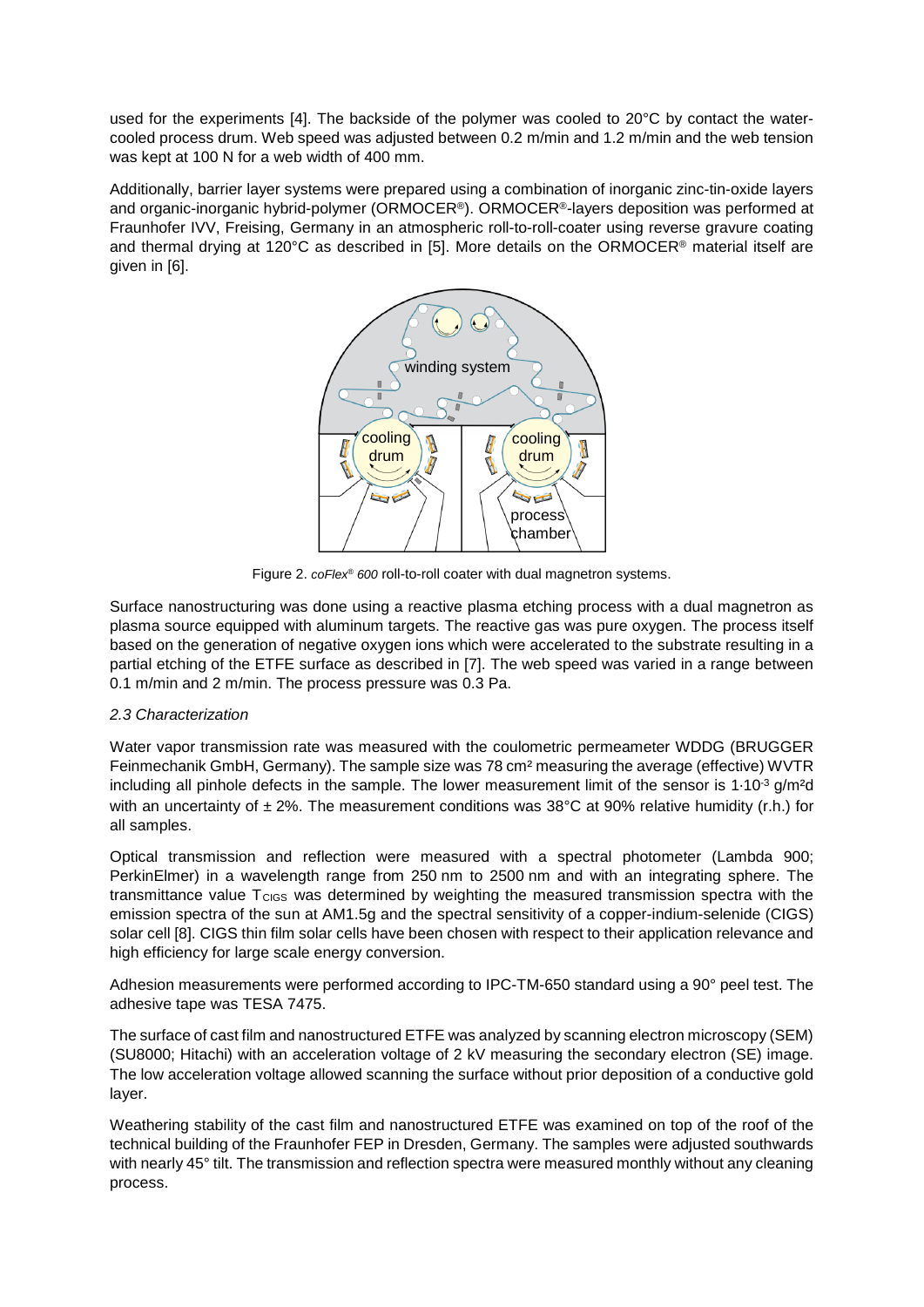## **3 Results**

*3.1 Adhesion*



Figure 3. Possibilities of pretreatments to improve the adhesion of aluminum oxide.

<span id="page-2-0"></span>The low surface energy of most fluoropolymers results in less adhesion of organic and inorganic coatings. Reactively sputtered inorganic zinc-tin oxide (ZTO) layers and inorganic-organic hybrid polymers (ORMOCER®) show surprisingly good adhesion on ETFE surfaces [9]. But aluminum oxide, a low refractive index material with low water vapor transmission rate shows no adhesion on ETFE. It is know from literature, that plasma treatment changes the surface chemistry of most polymers [10]. The deposition of aluminum oxide after a plasma treatment using an oxygen plasma with a linear ion source (Advanced Energy) results in peel forces stronger than 6 N/cm [\(Figure 3\)](#page-2-0). Peel forces of aluminum oxide measured after pretreatment do not represent the forces between the layer and the substrate/pretreatment because the interface to the adhesive failed at first. Other possibilities to enhance the adhesion of aluminum oxide are the deposition of thin initial layers of ZTO or wet coating of ORMOCER®-layers.

## *3.2 Transparent Permeation Barrier*



Figure 4. Comparison of permeation barriers on PET and ETFE for different ZTO layer thicknesses.

<span id="page-2-1"></span>The water vapor transmission rate of oxide single layers depends on the layer thickness as shown in [Figure 4.](#page-2-1) Although ETFE exhibits a higher surface roughness both on nano-scale (see left SEM surface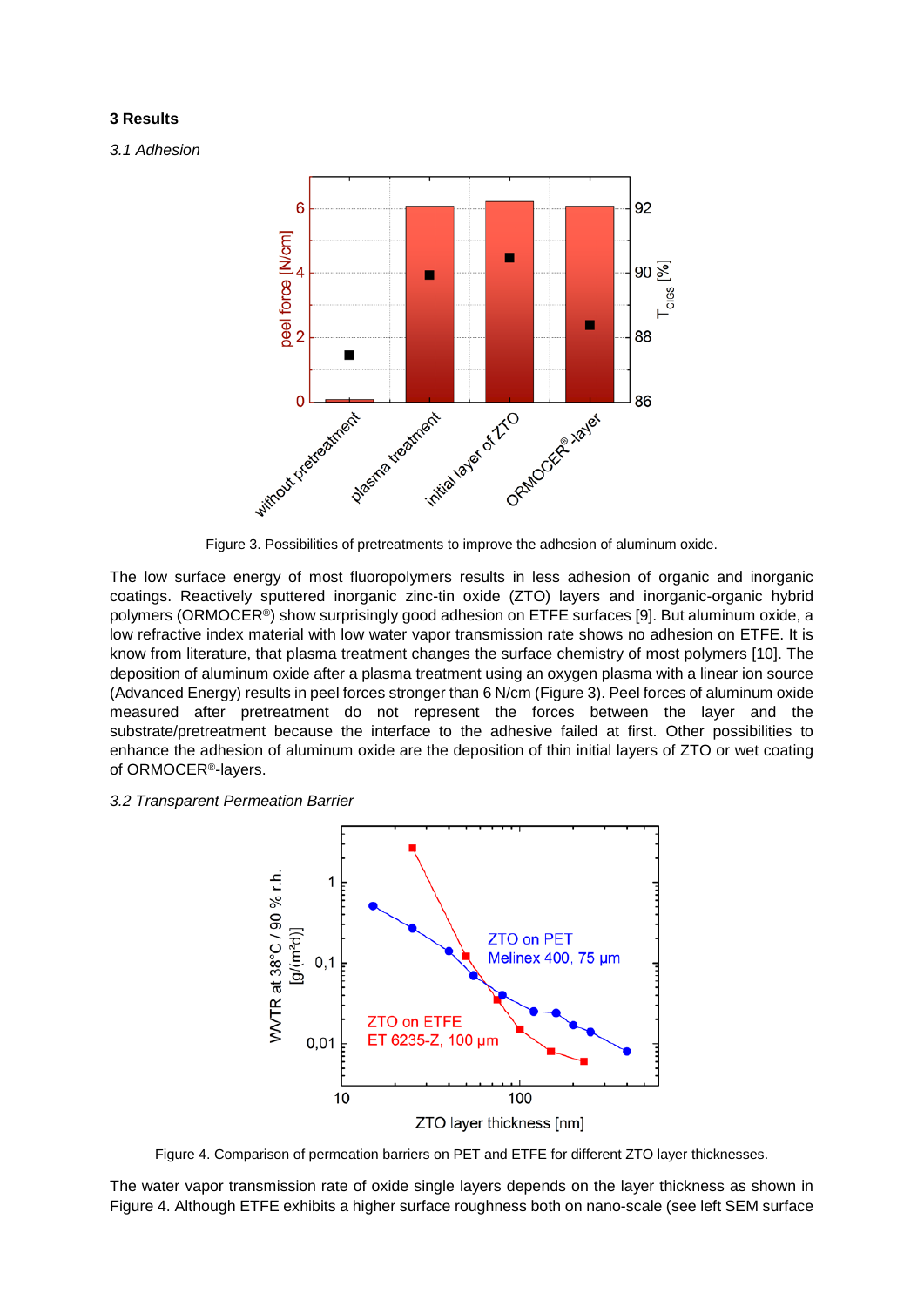image in [Figure 6\)](#page-4-0) and on larger scale. Both substrates yield roughly the same low water vapor transmission rates when coated with ZTO single layers with a thickness of 50 nm and more. In the range between 100 nm and 250 nm, apparently lower WVTR is achieved with ZTO on ETFE compared to PET. However, this effect is related to a lower particle contamination and defect density on the ETFE surface compared to the specific PET sample used for the measurements. The role of surface contamination for permeation barrier coatings is described in an earlier publication [11]. One possibility to deal with such defect related effects is to apply a multi-layer stack onto the substrate instead of a single layer.



<span id="page-3-0"></span>Table 1. Comparison of a state of the art barrier layer system on PET [12] with layer systems on ETFE

The tasks of the polymer layer are interruption of the growth of defects, surface planarization and defect coverage as well as the reduction of mechanical stress to improve the flexibility. A comparison of such a system produced on PET and ETFE shows a difference in WVTR [\(Table 1\)](#page-3-0). On PET WVTR was measured nearly 1⋅10<sup>-3</sup> g/m<sup>2</sup>d whereas on ETFE a higher value was determined. Possible explanations for such a high water permeability of the layer system on ETFE are:

- 1. higher surface roughness on ETFE results in a poor barrier performance of the first ZTO layer
- 2. thermo-mechanical stress during ORMOCER<sup>®</sup> printing damages the ZTO layer
- 3. process tension during ZTO deposition is too high and results in cracking of the ZTO-layer

Starting the barrier stack by depositing an ORMOCER® layer as shown for system 2 in [Table 1](#page-3-0) results in a planarization of the substrate as shown in [9]. That effect yields a lower water vapor transmission rate of 0.002 g/m<sup>2</sup>d on ETFE and shows similar WVTR like the state of the art barrier system on PET. A possible explanation for the improved permeation barrier is the planarization effect of ORMOCER®. Another explanation could be the change of the thermo-mechanical properties of ETFE during this first ORMOCER® coating which a known phenomenon also for polyester films and is explained further in [13].

# *3.3 Optical Treatment*

ETFE has a high optical transmittance of around 93.7% at a wavelength of 600 nm. Optical applications such as encapsulation of OLEDs or solar cells benefit from a high transmittance. To increase the transmittance further and thereby enhance the efficiency of such photonic devices, an anti-reflection (AR) treatment is desired. Nanostructuring of the polymer surface results in a gradual change of the refractive index from ETFE ( $n = 1.39$  [14]) to air ( $n=1$ ). Therefore an anti-reflection (AR) of the surface is achieved [15]. Nanostructured ETFE webs show an improved transmittance of up to 98.7% at a wavelength of 600 nm with using double side plasma surface treatment [\(Figure 5\)](#page-4-1). This results in a residual reflection of less than 1% per side. However, only a single side treatment is necessary, for the production of a front side encapsulation as shown in [Figure 1.](#page-0-0) A comparison of the surface topography of ETFE cast film and nanostructured ETFE is given in [Figure 6.](#page-4-0)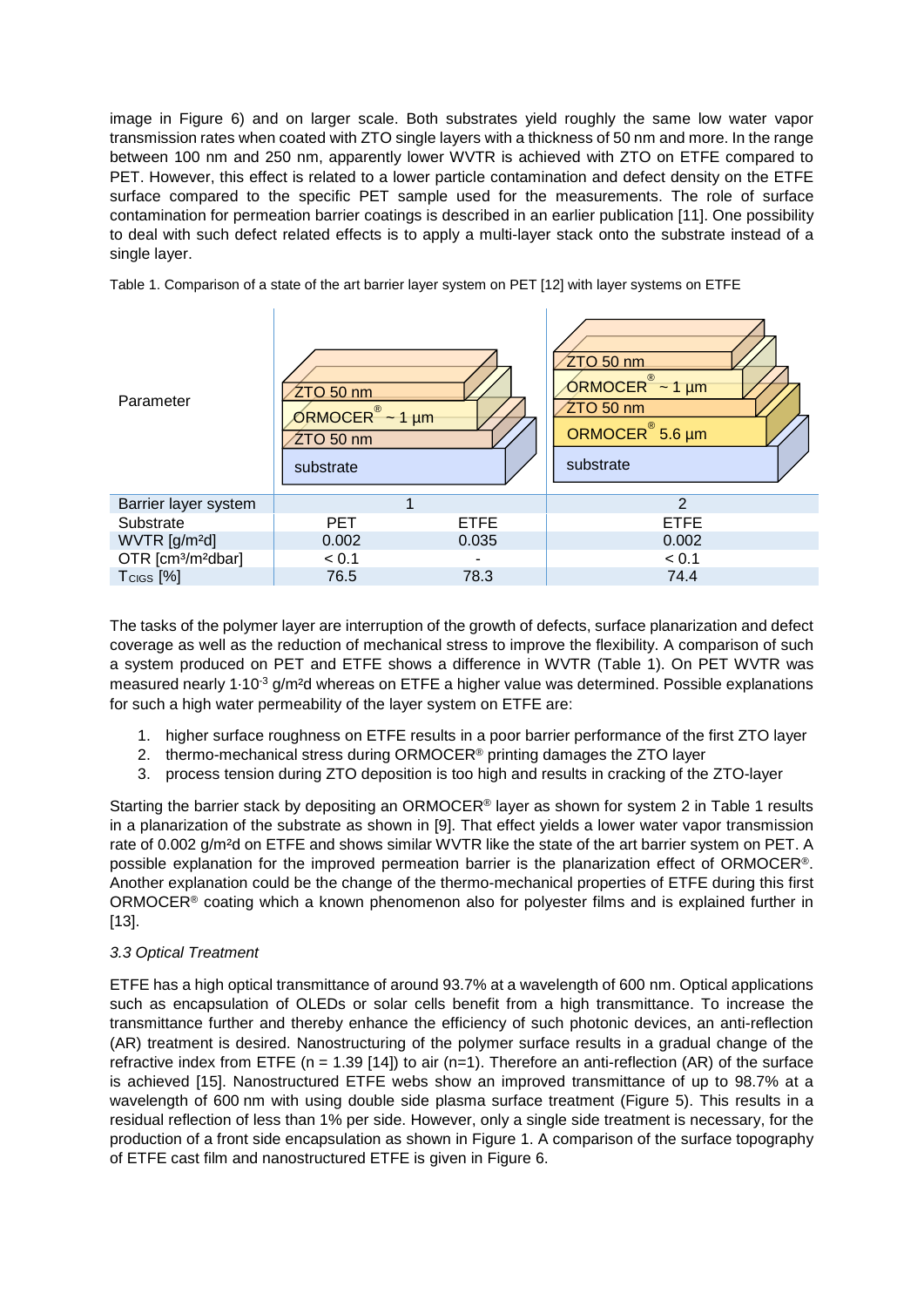

<span id="page-4-1"></span>Figure 5. Transmittance of ETFE cast film, single side and double side treated ETFE with thin sputtered SiO<sub>2</sub> top coat [16].

To optimize the AR-effect the etching process itself and the resulting transmittance and surface morphology were investigated in more detail in [17]. In result a maximum transmission increase of around 1.5% per treated side was examined at 0.3 m/min and 1.77 W/cm². The theoretical maximum of transmission increase is 3.1% (absolute) per side in case absorption is negligible. A further improve of the AR-effect results in a  $\Delta T_{CIS} \approx 2.5\%$  with an optimized process as described in [16]. Results have shown a maximum AR-effect of including a thin sputtered silicon oxide top coat and such samples were tested against environmental stability as explained below.



Figure 6. Surface image of ETFE cast film (left) and treated ETFE (right) (according to [17])

#### <span id="page-4-0"></span>*3.4 Outdoor weathering test*



<span id="page-4-2"></span>Figure 7. Optical stability of cast film and nanostructured ETFE over 23 month of outdoor exposure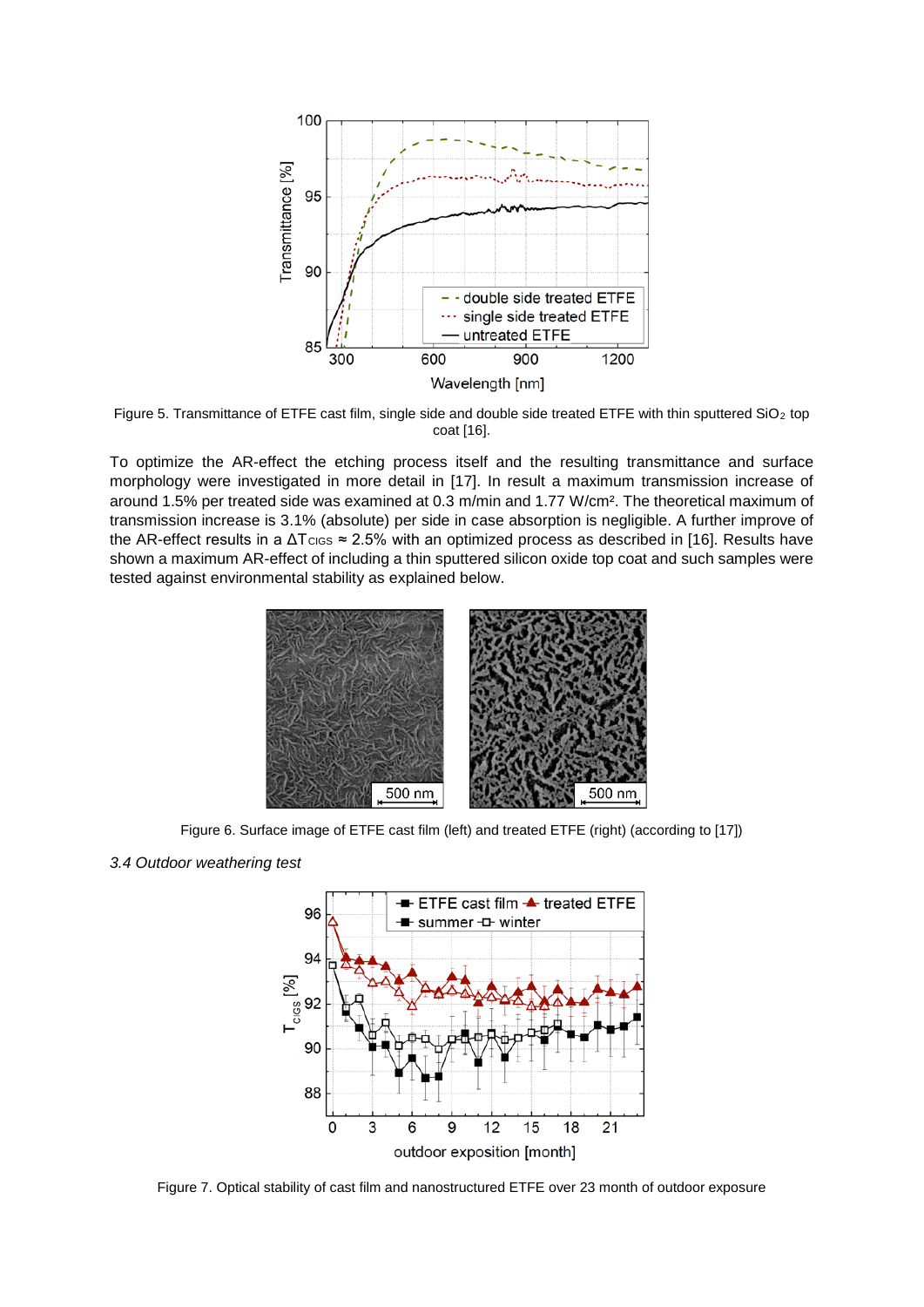Nanostructured ETFE surfaces need to be stable against environmental effects such as UV irradiation, rain and hail and others to be suitable for encapsulation of photovoltaic cells or other optical devices. [Figure 7](#page-4-2) illustrates the long time investigation of the optical stability of ETFE cast film and nanostructured samples in an outdoor test. The nanostructured samples were coated with thin silicon oxide top-coat. Nanostructured ETFE maintains a higher optical transmission over the full exposure time of 23 months compared to bare cast film samples. This indicates that the effect of the nanostructures remains active and the structures are not destroyed in outdoor environment. During the first nine months, the transmittance of the cast film decrease and increases slightly afterward but doesn't achieve the initial value of transmittance. Possibly a thin layer of dust / pollution is deposited on the ETFE surface, whereas the nanostructured surface is more resistant against pollution and shows a slight self-cleaning effect.

An influence of the seasons was not observed. The curve progression is similar regardless whether the test is started summer period and winter period. None the less a decrease of the transmittance of the nanostructured ETFE over time is apparent. Further investigations are required to understand whether (cleanable) surface pollution or ageing of the samples causes the transmittance decay over time.

# **4 Conclusion**

This paper demonstrates feasibility of handling and processing of ETFE with vacuum coating and plasma treatment techniques. Possibilities to improve layer adhesion were demonstrated and single layers of inorganic zinc-tin oxide were deposited. The barrier properties are comparable to ZTO layers on PET. Also barrier stacks including a wet coated ORMOCER® layer that was dried at at 120°C were deposited on ETFE with a water vapor transmission rate of 0.002 g/cm². Finally, a plasma etching process was described to achieve anti-reflective surfaces with nanostructures. This nanostructured ETFE shows higher transmittance in the weathering test compared to ETFE cast film over a period of almost 2 years up to now – the outdoor aging test is thereby still running.

However, further research need to be done to get a deeper understanding about the interaction of process parameters in a roll-to-roll process with ETFE films. Especially the structure formation and influence of uniaxial and biaxial stretching need to be examined.

## **5 Acknowledgment**

Parts of the results have been obtained within a public funded research project supported by the German Federal Ministry of Education and Research under reference number 03V0224. The authors gratefully acknowledge the cooperation of Fraunhofer IVV, ISC and FEP in this project and especially the contribution of Dr. Sabine Amberg-Schwab for providing the ORMOCER®-lacquer and Oliver Miesbauer for providing printed ORMOCER®-layers by roll-to-roll processing.

## **6 References**

- [1] G. Calleja, A. Houdayer, S. Etienne-Calas, D. Bourgogne, V. Flaud, G. Silly, S. Shibahara, A. Takahara, A. Jourdan, A. Hamwi and B. Ameduri, "Conversion of poly(ethylene-alttetrafluoroethylene) copolymers into polytetrafluoroethylene by direct fluorination: A convenient approach to access new properties at the ETFE surface," *Journal of Polymer Science Part A: Polymer Chemistry,* vol. 49, no. 7, pp. 1517-1527, 2011.
- [2] D. L. Kerbow, "Modern fluoropolymers / high performance polymers for diverse applications," in *Wiley series in polymer science*, Repr. ed., J. Scheirs, Ed., Wiley, Wiley, 1999, pp. 301-310.
- [3] A. LeCuyer, ETFE: Technology and Design, Birkhäuser, 2008.
- [4] J. Fahlteich, W. Schönberger, M. Fahland and N. Schiller, "Characterization of reactively sputtered permeation barrier materials on polymer substrates," *Surface and Coatings Technology,* vol. 205, no. 2, pp. S141 - S144, 2011.
- [5] J. Fahlteich, S. Amberg-Schwab, U. Weber, K. Noller, O. Miesbauer, C. Boeffel and N. Schiller, "Ultra-High Barriers for Encapsulation of Flexible Displays and Lighting Devices," *SID 2013, Digest,* pp. 354-357, 2013.